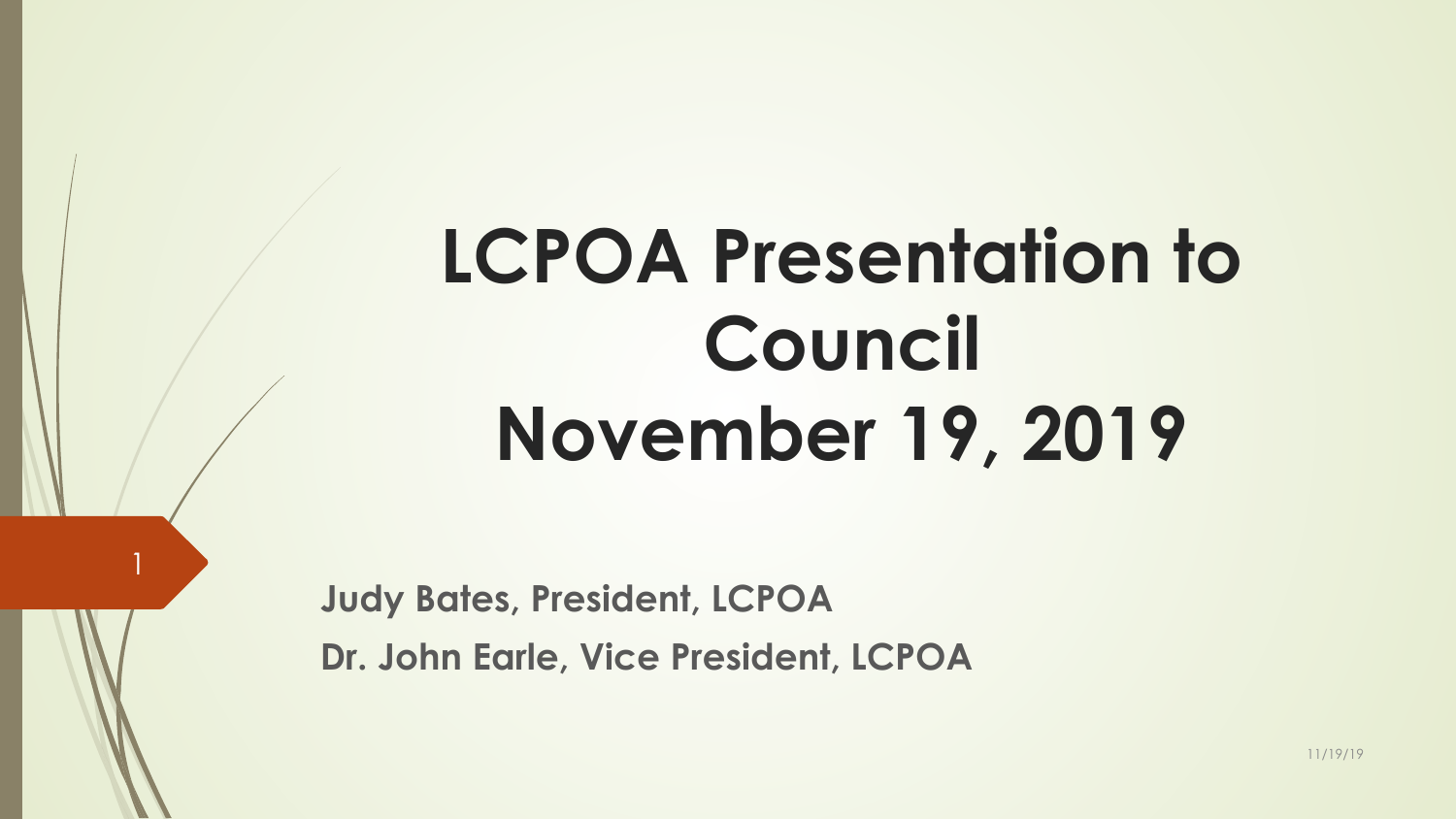### LCPOA Mandate

2

- $\blacksquare$  To pursue and attain optimal environmental and ecological conditions for Lake Clear and its environs, in conjunction with public authorities and residents
- $\blacksquare$  To pursue any other Lake Clear issue or action resulting from a majority vote of those attending an AGM or any general membership meeting
- $\blacksquare$  The current membership is 235, representing approximately 75% of property owners.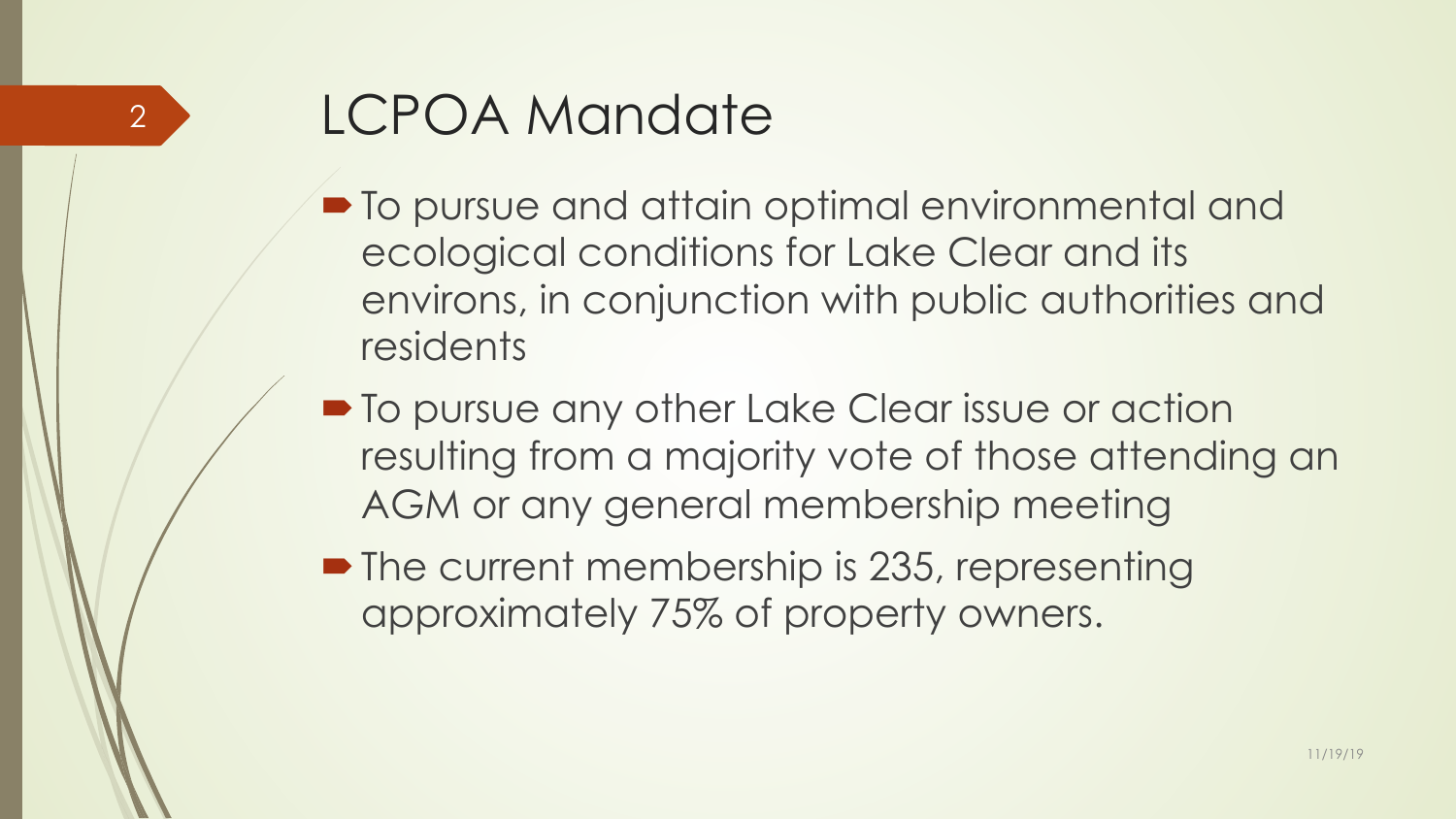### LCPOA 2019 Membership Survey

3

• In 2019, the LCPOA surveyed the membership to ensure that the Board, local government, and the LCPOA members were aware of the priorities. The complete results are available on the LCPOA website: http://www.lakeclear.org/lake-clear-property-ownersassociation-lcpoa.html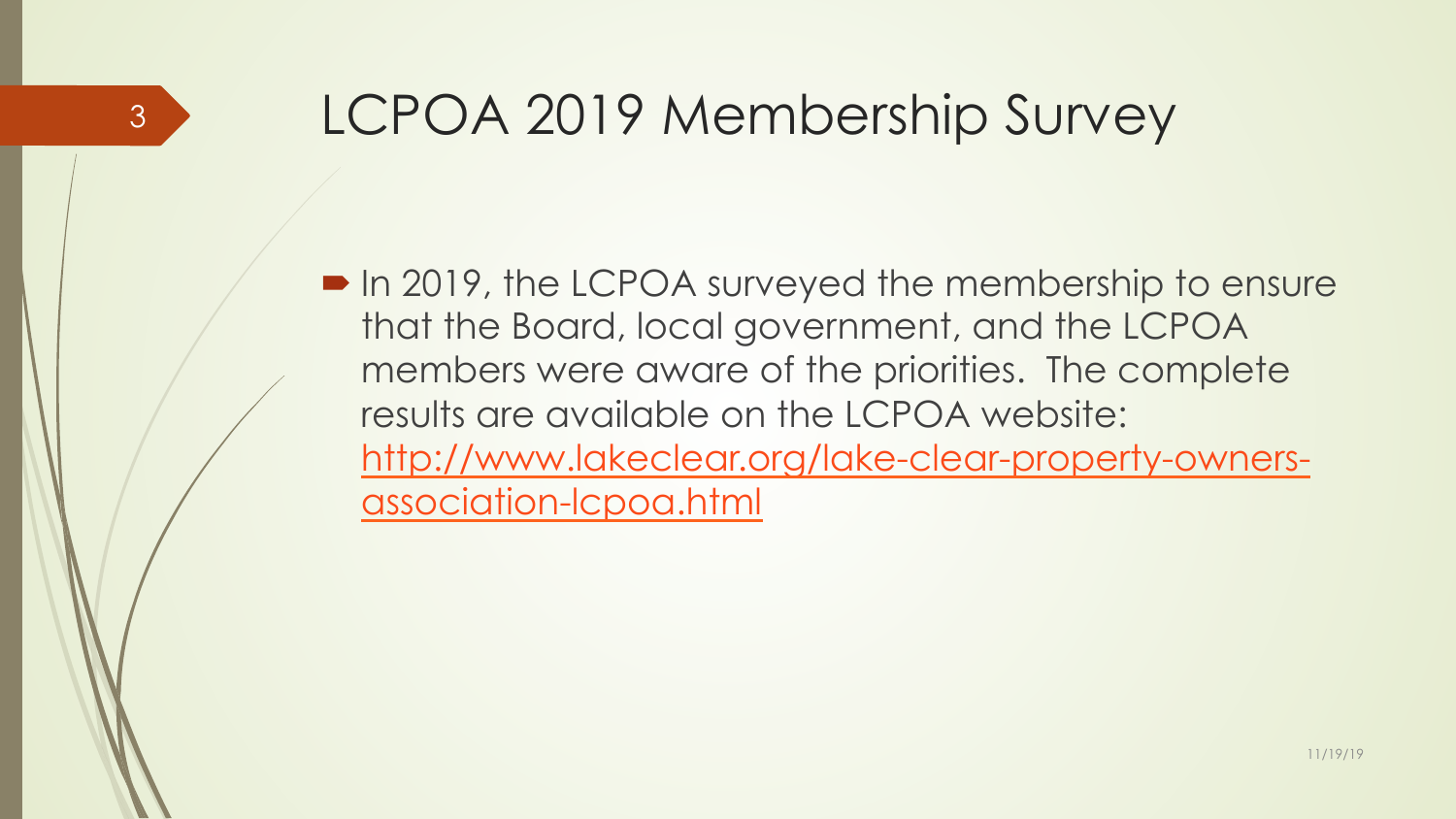### LCPOA 2019 Membership Survey

4

#### ■77% are concerned about the water quality of **Lake Clear**

- ■73% are concerned about septic and other wastewater disposal systems
- $\triangleright$  61% are concerned about the removal of shoreline vegetation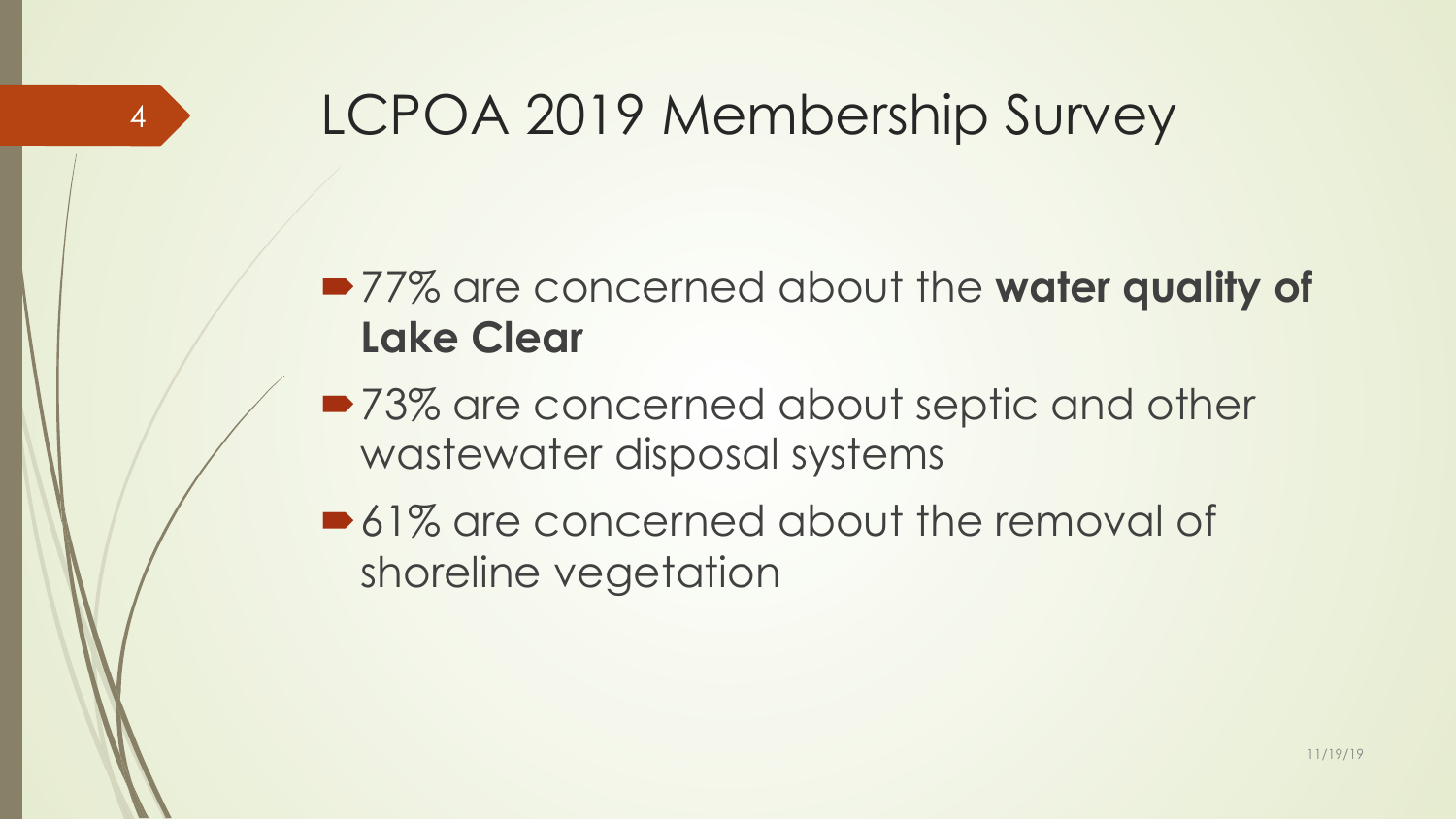### LCPOA 2019 Membership Survey

#### **•** 91% have a **septic system**

- ´ 40% are willing to participate in a septic assessment program
- 25% may be willing

5

35% are not willing to participate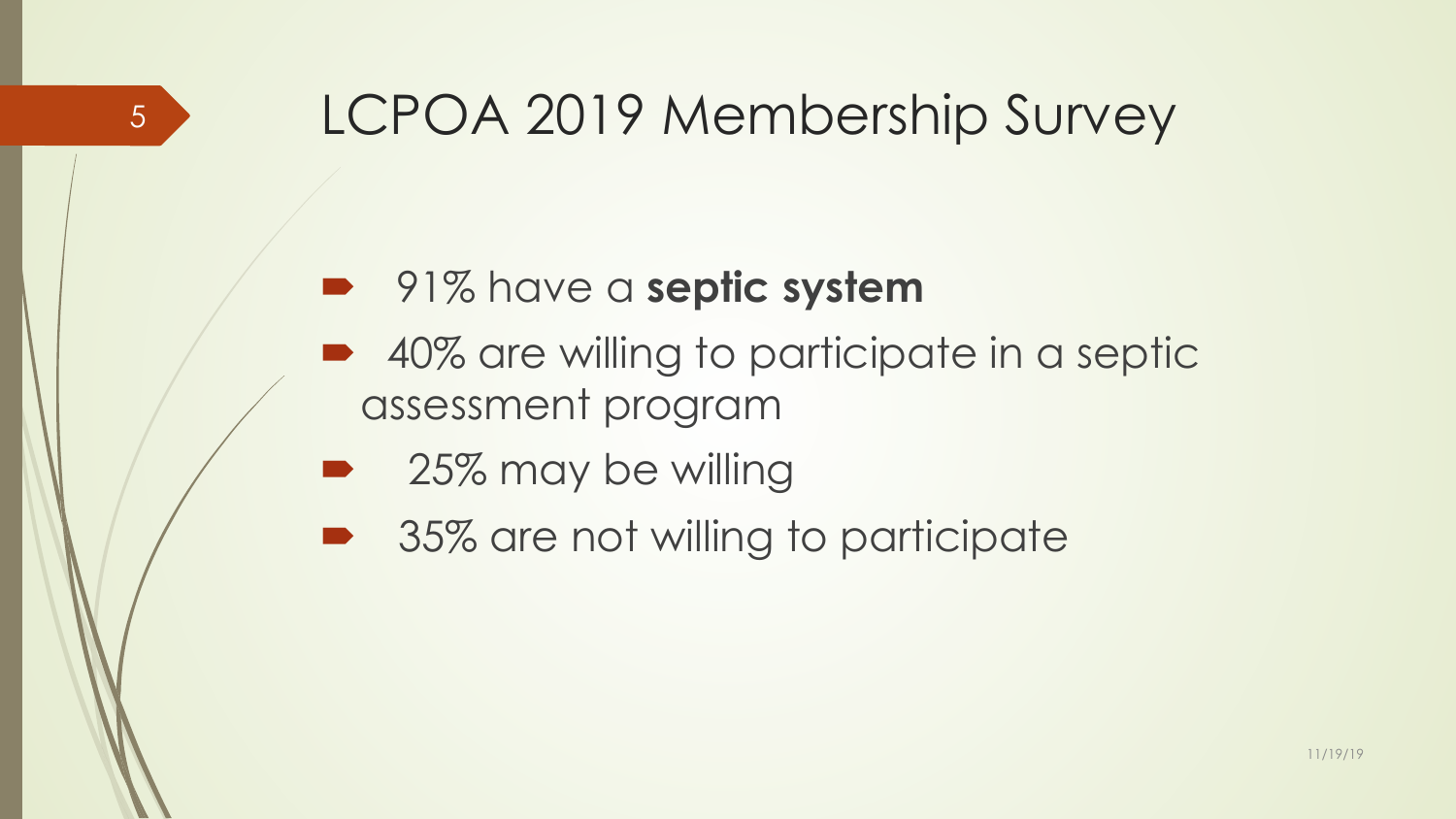### Importance of Lake Trout and Lake Trout lakes

6

- **-Lake trout are naturally occurring in Lake Clear**
- 1880's stocking of lake trout and other species in Lake Clear and other lakes
- PCBs because of this pollutant, lake trout continue to be tested for PCBs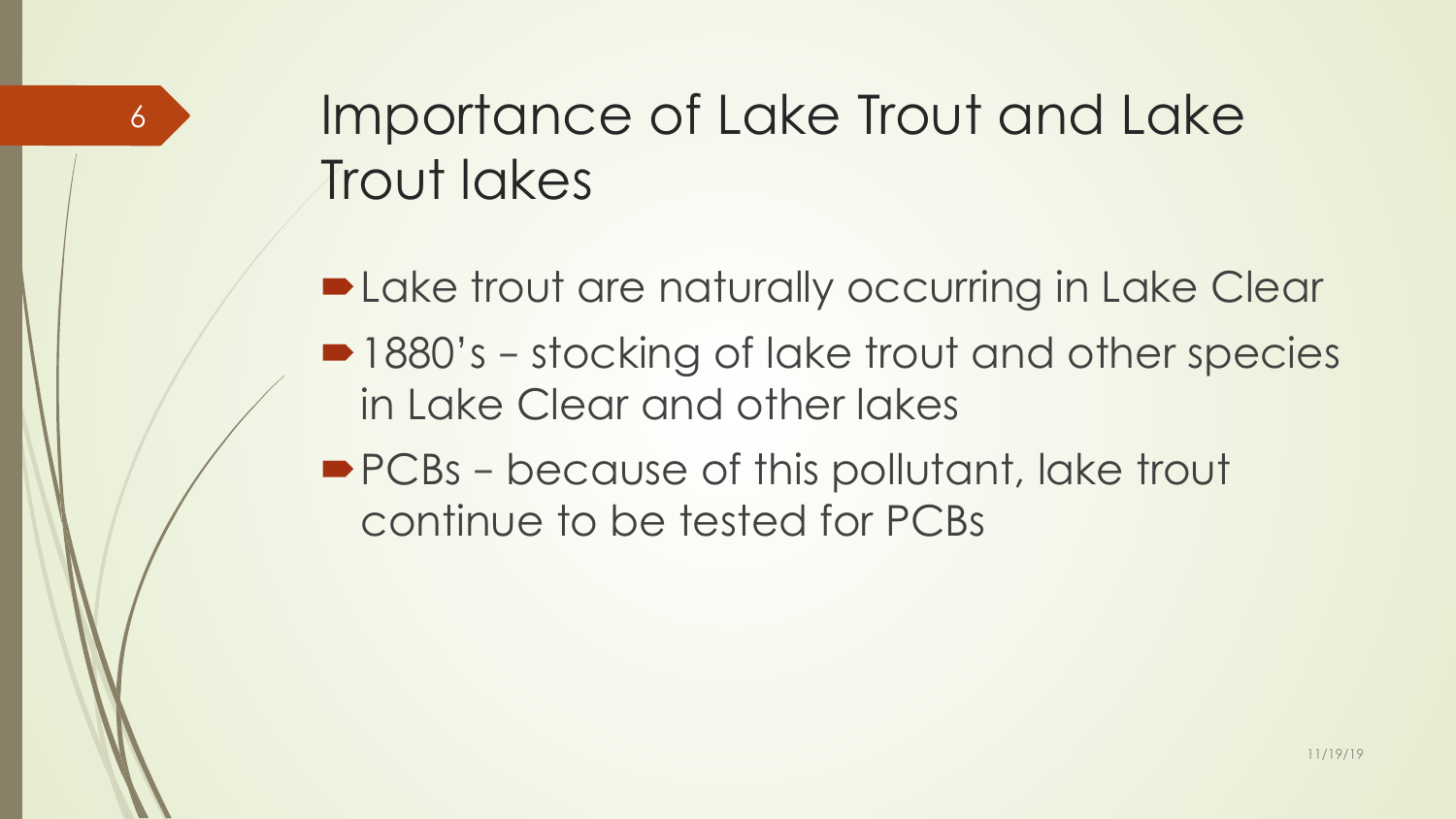#### How Humans affect Lake Trout and Fish Habitat

#### $\blacksquare$  Development greatly contributes to the following:

- Nutrient loading from septic systems and fertilizers
- Destruction of shoreline

7

- $\blacksquare$  Lack of trees allows increased runoff
- Lack of shade trees causes water temperature to rise
- Lack of spawning areas caused by:
	- Warming waters, and
	- Shoreline disruption, such as removal of rocks, deadwood, etc.

• Monitoring and enforcement are vital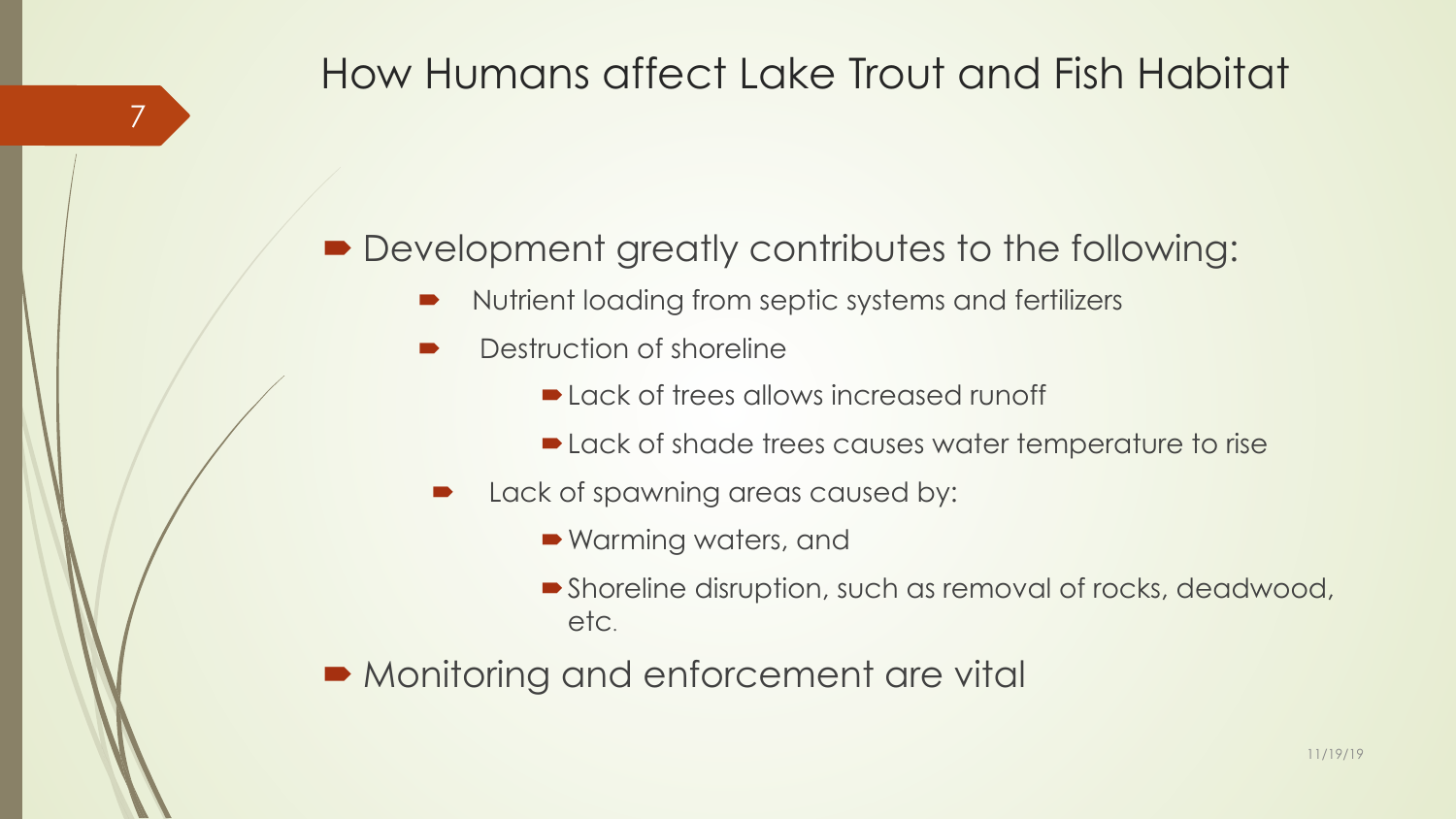8

■ Victor Castro, a scientist and Group Leader of Surface Water, has spoken to Council on this issue twice. Both times, Mr. Castro informed Bonnechere Valley that RVs represented a form of development that should be controlled and further that Lake Clear is now **'beyond at capacity'** and in need of **immediate remedial action**.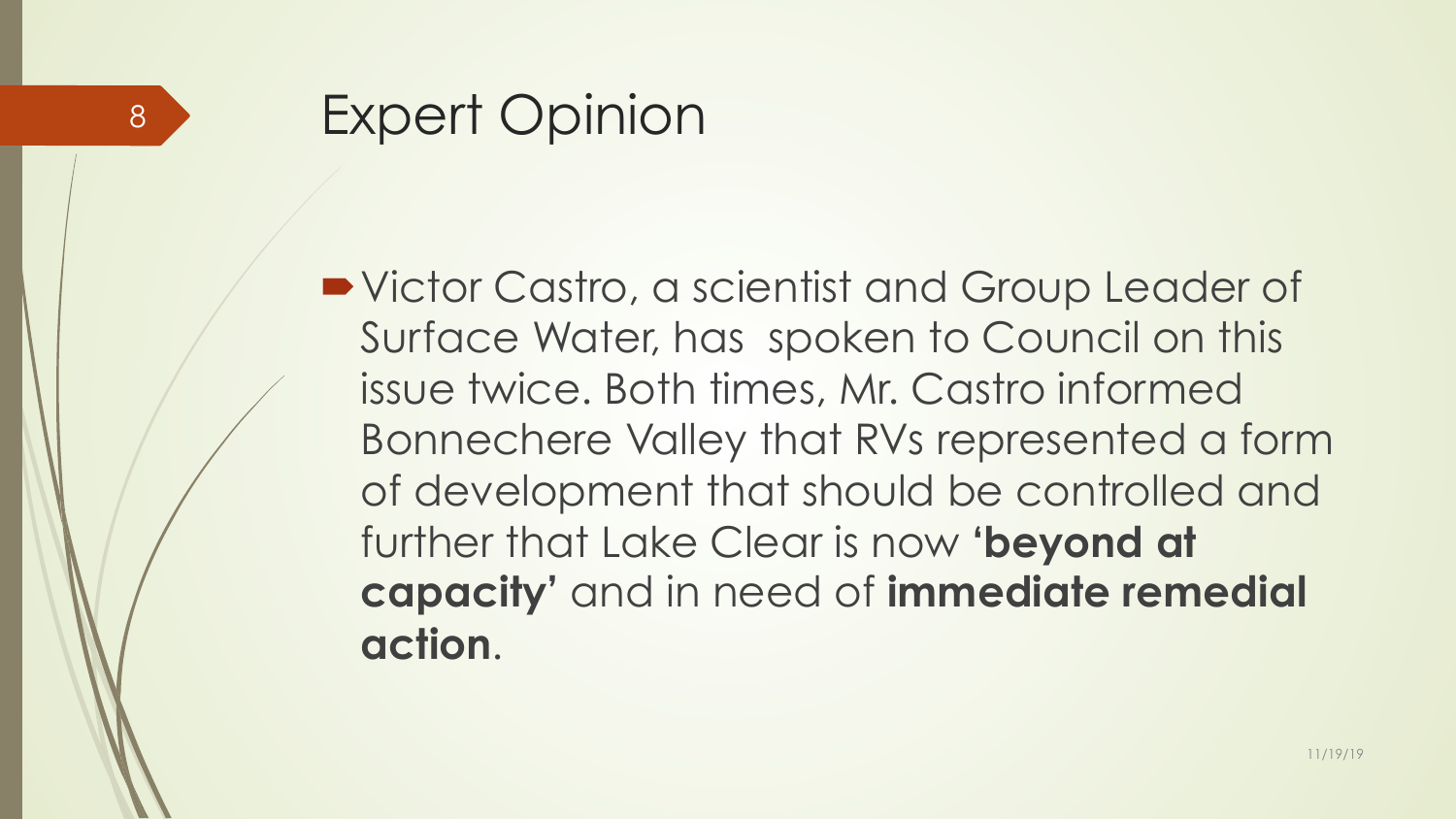#### 9

### PPS and Renfrew County OP

- The Provincial Policy Statement (PPS) states in Section 2 dealing with Water "2.2.1 – protect, improve or restore vulnerable surface and ground water" and "ensuring consideration of environment lake capacity, where applicable" and in Section 2.2.2 – "mitigative measures and/or alternative development approaches may be required in order to protect, improve or restore sensitive surface water features".
- The Renfrew County OP, Section 9.2 Objectives, point (2) states "To protect lakes determined to be at capacity".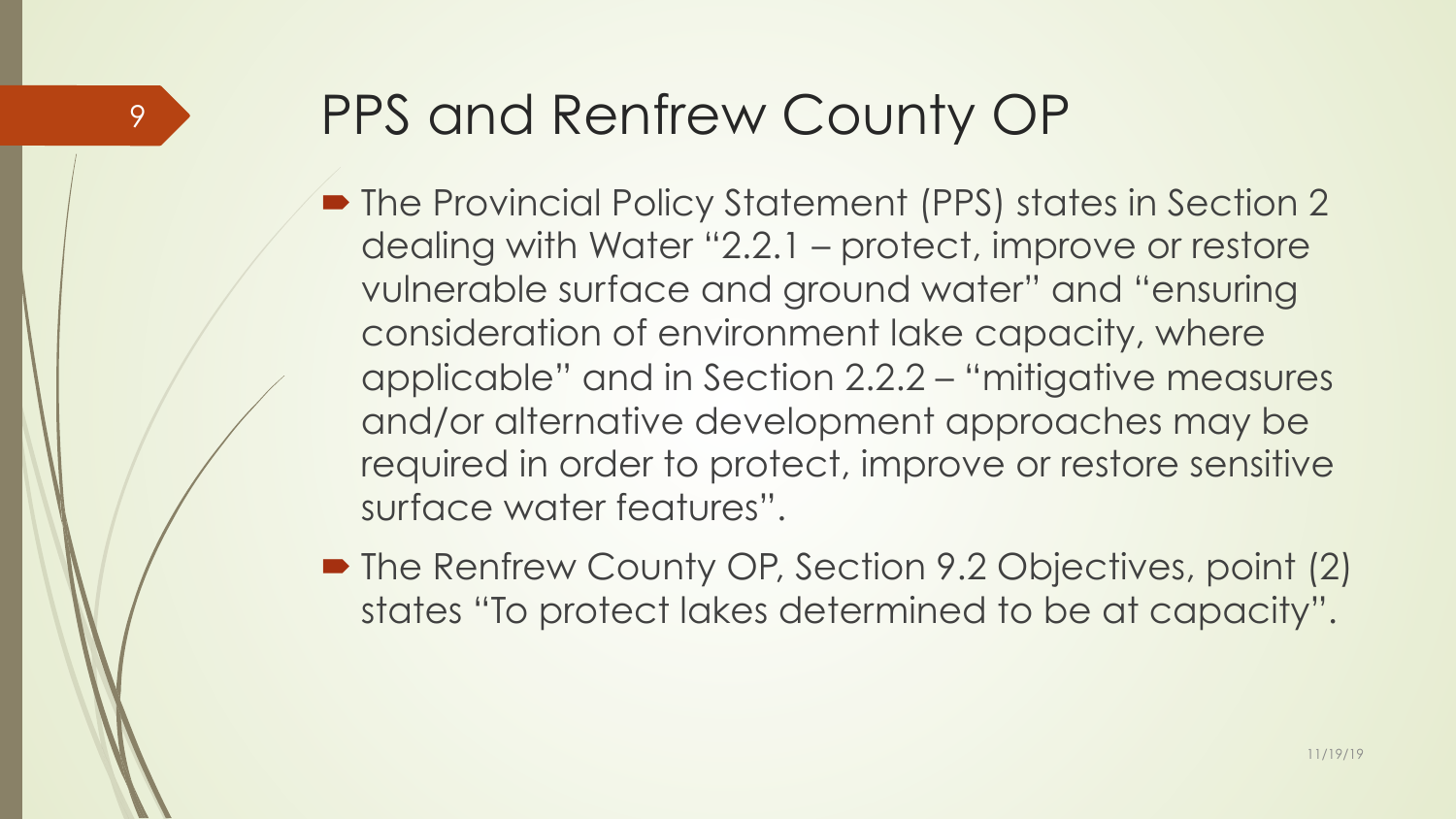### RVs on Lake Clear - a form of Development

- The LCPOA is NOT suggesting that RVs being stored or used temporarily throughout the year are an issue.
- The LCPOA is concerned about those RVs being used as permanent cottage replacements or supplemental buildings intended for human habitation.
- These RVs, being used as permanent installations are very clearly a form of "development".
- $\rightarrow$  Our opinion is that this use of RVs represents a form of development, which is halted on Lake Clear and therefore their use is unlawful.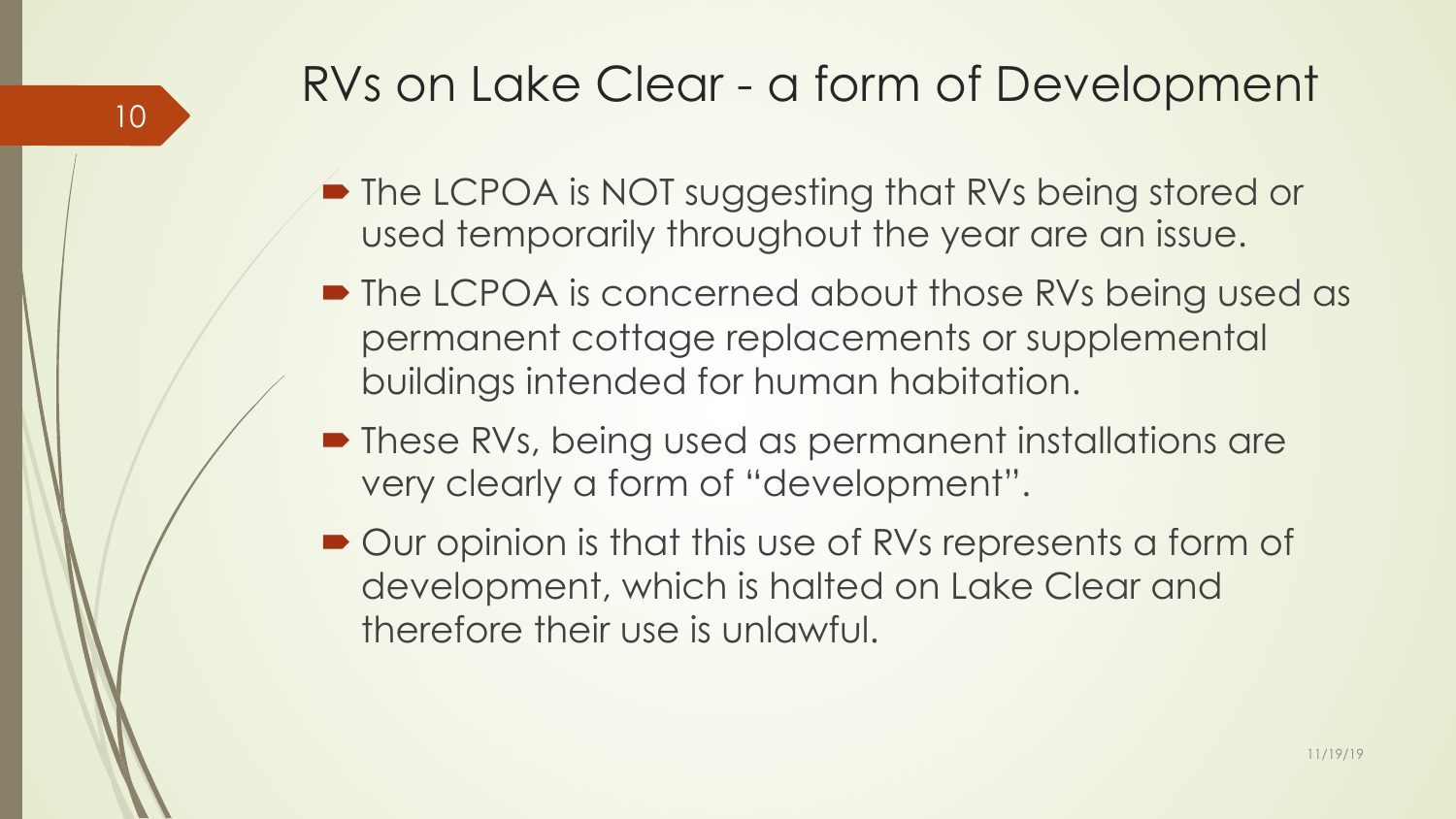## Formalizing LCPOA's Concerns

11

- $\blacktriangleright$  The LCPOA requests a prompt response to the following two issues:
- 1. The MECP has recommended immediate remedial action, which is consistent with the PPS and Renfrew County Official Plan statements above. What action does the BVT plan to undertake to correct this situation which has been allowed to go on for many years?
- 2. If the LCPOA interpretation of the BVT 2006-28 By-law is correct, then why has the BVT not undertaken enforcement action and removal of the offending RVs?